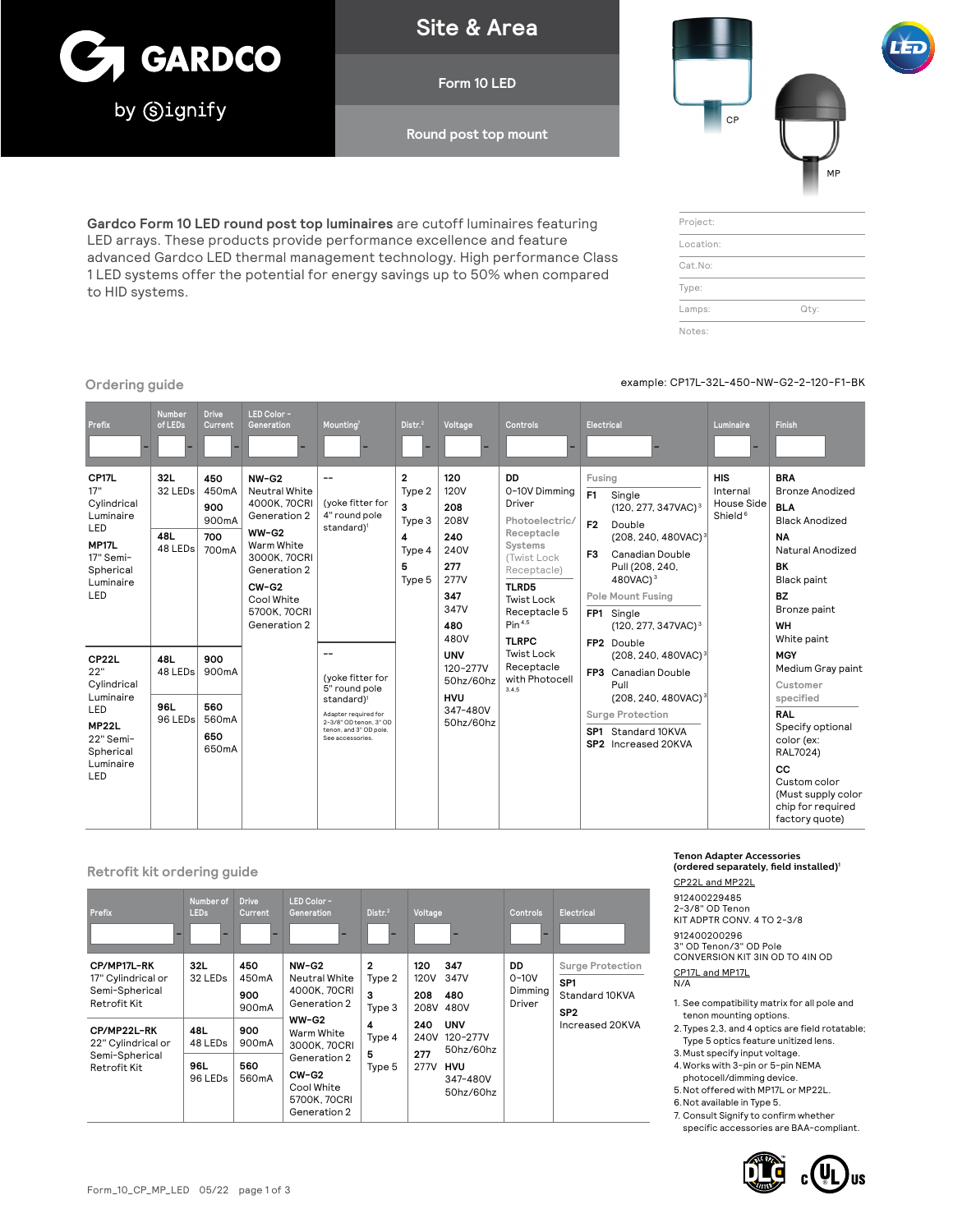## **CP/MP17L & CP/MP22L** Form 10 LED luminaires

#### **Site & Area – Round Post Top**







**EPA's**



**Mounting illustrations**

**Illustration 1**

**Illustration 2**

Yoke fitter slides over tenon pole

Yoke fitter slides over tenon Pole

Refer to table below for compatibility matrix.

| <b>COMPATIBILITY</b>                                                                       |                     | Poles                          | <b>Tenons</b>                     |                        |                           |                           |  |
|--------------------------------------------------------------------------------------------|---------------------|--------------------------------|-----------------------------------|------------------------|---------------------------|---------------------------|--|
| <b>MATRIX</b><br>See<br>Mounting<br><b>Illustrations</b><br>above for more<br>information. | 3" OD Round<br>Pole | 4" OD Round Pole               | 5" OD<br><b>Round Pole</b>        | I2<br>2 3/8" O.D. X 4" | <u>13</u><br>3" O.D. X 4" | <u>14</u><br>4" O.D. X 6" |  |
| <b>MP17</b>                                                                                | ref. ill. 2         | ref. ill. 1 (preferred method) | Not Available                     | ref. ill. 3            | ref. ill. 3               | Not<br>Available          |  |
| <b>CP17</b>                                                                                | ref. ill. 2         | ref. ill. 1 (preferred method) | Not Available                     | ref. ill. 3            | ref. ill. 3               | Not<br>Available          |  |
| <b>MP22</b>                                                                                | ref. ill. 4         | ref. ill. 2                    | ref. ill. 1 (preferred<br>method) | ref. ill. 4            | ref. ill. 4               | ref. ill. 3               |  |
| <b>CP22</b>                                                                                | ref. ill. 4         | ref. ill. 2                    | ref ill. 1 (preferred<br>method)  | ref. ill. 4            | ref. ill. 4               | ref. ill. 3               |  |

#### **LED Wattage and Lumen Values** Form 10 CP17L-MP17L & CP22L-MP22L

31lbs.

|                       | LED<br>Qty |                           |                      | Ave                                 | Type 2                |                      |                    | Type 3                         |                      |                           | Type 4                         |                      |                           | Type 5                         |                      |                           |
|-----------------------|------------|---------------------------|----------------------|-------------------------------------|-----------------------|----------------------|--------------------|--------------------------------|----------------------|---------------------------|--------------------------------|----------------------|---------------------------|--------------------------------|----------------------|---------------------------|
| Order Code            |            | System<br>Current<br>(mA) | Color<br>Temp<br>(K) | System<br>Watts <sup>1</sup><br>(W) | Lumen<br>Output $2,3$ | <b>BUG</b><br>Rating | Efficacy<br>(lm/W) | Lumen<br>Output <sup>2,3</sup> | <b>BUG</b><br>Rating | <b>Efficacy</b><br>(lm/W) | Lumen<br>Output <sup>2,3</sup> | <b>BUG</b><br>Rating | <b>Efficacy</b><br>(lm/W) | Lumen<br>Output <sup>2,3</sup> | <b>BUG</b><br>Rating | <b>Efficacy</b><br>(lm/W) |
| CP17L-32L-450-NW-G2-x | 32         | 450                       | 4000                 | 47                                  | 5256                  | B1-U0-G1             | 111                | 5037                           | B1-U0-G1             | 106                       | 5203                           | B1-U0-G1             | 110                       | 5141                           | B3-U0-G1             | 108                       |
| CP17L-32L-900-NW-G2-x | 32         | 900                       | 4000                 | 96                                  | 9331                  | B2-U0-G2             | 98                 | 8942                           | B2-U0-G2             | 93                        | 9236                           | B2-U0-G2             | 97                        | 9126                           | B4-U0-G2             | 95                        |
| CP17L-48L-700-NW-G2-x | 48         | 700                       | 4000                 | 110                                 | 11448                 | B2-U0-G2             | 104                | 10971                          | B2-U0-G2             | 100                       | 11332                          | B2-U0-G2             | 103                       | 11197                          | B4-U0-G2             | 102                       |
| MP17L-32L-450-NW-G2-x | 32         | 450                       | 4000                 | 47                                  | 5256                  | B1-U0-G1             | 111                | 5037                           | B1-U0-G1             | 106                       | 5203                           | B1-U0-G1             | 110                       | 5141                           | B3-U0-G1             | 108                       |
| MP17L-32L-900-NW-G2-x | 32         | 900                       | 4000                 | 96                                  | 9331                  | B2-U0-G2             | 98                 | 8942                           | B2-U0-G2             | 93                        | 9236                           | B2-U0-G2             | 97                        | 9126                           | B4-U0-G2             | 95                        |
| MP17L-48L-700-NW-G2-x | 48         | 700                       | 4000                 | 110                                 | 11448                 | B2-U0-G2             | 104                | 10971                          | B2-U0-G2             | 100                       | 11332                          | B2-U0-G2             | 103                       | 11197                          | B4-U0-G2             | 102                       |
| CP22L-48L-900-NW-G2-x | 48         | 900                       | 4000                 | 144                                 | 14334                 | B3-U0-G2             | 100                | 13840                          | B2-U0-G2             | 96                        | 14008                          | B2-U0-G2             | 97                        | 14269                          | B4-U0-G2             | 99                        |
| CP22L-96L-560-NW-G2-x | 96         | 560                       | 4000                 | 171                                 | 19274                 | B3-U0-G2             | 113                | 18610                          | B3-U0-G3             | 109                       | 18836                          | B3-U0-G3             | 110                       | 19187                          | B5-U0-G3             | 112                       |
| CP22L-96L-650-NW-G2-x | 96         | 650                       | 4000                 | 199                                 | 21852                 | B3-U0-G3             | 110                | 21099                          | B3-U0-G3             | 106                       | 21355                          | B3-U0-G3             | 108                       | 21753                          | B5-U0-G3             | 110                       |
| MP22L-48L-900-NW-G2-x | 48         | 900                       | 4000                 | 144                                 | 14334                 | B3-U0-G2             | 100                | 13840                          | B2-U0-G2             | 96                        | 14008                          | B2-U0-G2             | 97                        | 14269                          | B4-U0-G2             | 99                        |
| MP22L-96L-560-NW-G2-x | 96         | 560                       | 4000                 | 171                                 | 19274                 | B3-U0-G2             | 113                | 18610                          | B3-U0-G3             | 109                       | 18836                          | B3-U0-G3             | 110                       | 19187                          | B5-U0-G3             | 112                       |
| MP22L-96L-650-NW-G2-x | 96         | 650                       | 4000                 | 199                                 | 21852                 | B3-U0-G3             | 110                | 21099                          | B3-U0-G3             | 106                       | 21355                          | B3-U0-G3             | 108                       | 21753                          | B5-U0-G3             | 110                       |

1. Wattage may vary by +/- 8% due to LED manufacturer forward volt specification and ambient temperature. Wattage shown

is average for 120V through 277V input. Actual wattage may vary by an additional +/- 10% due to actual input voltage.<br>2. Values shown are for luminaires without the DL options. Contact outdoorlighting.applications@signify

approximate estimates are required for design purposes.

3. Lumen values based on tests performed in compliance with IESNA LM-79.